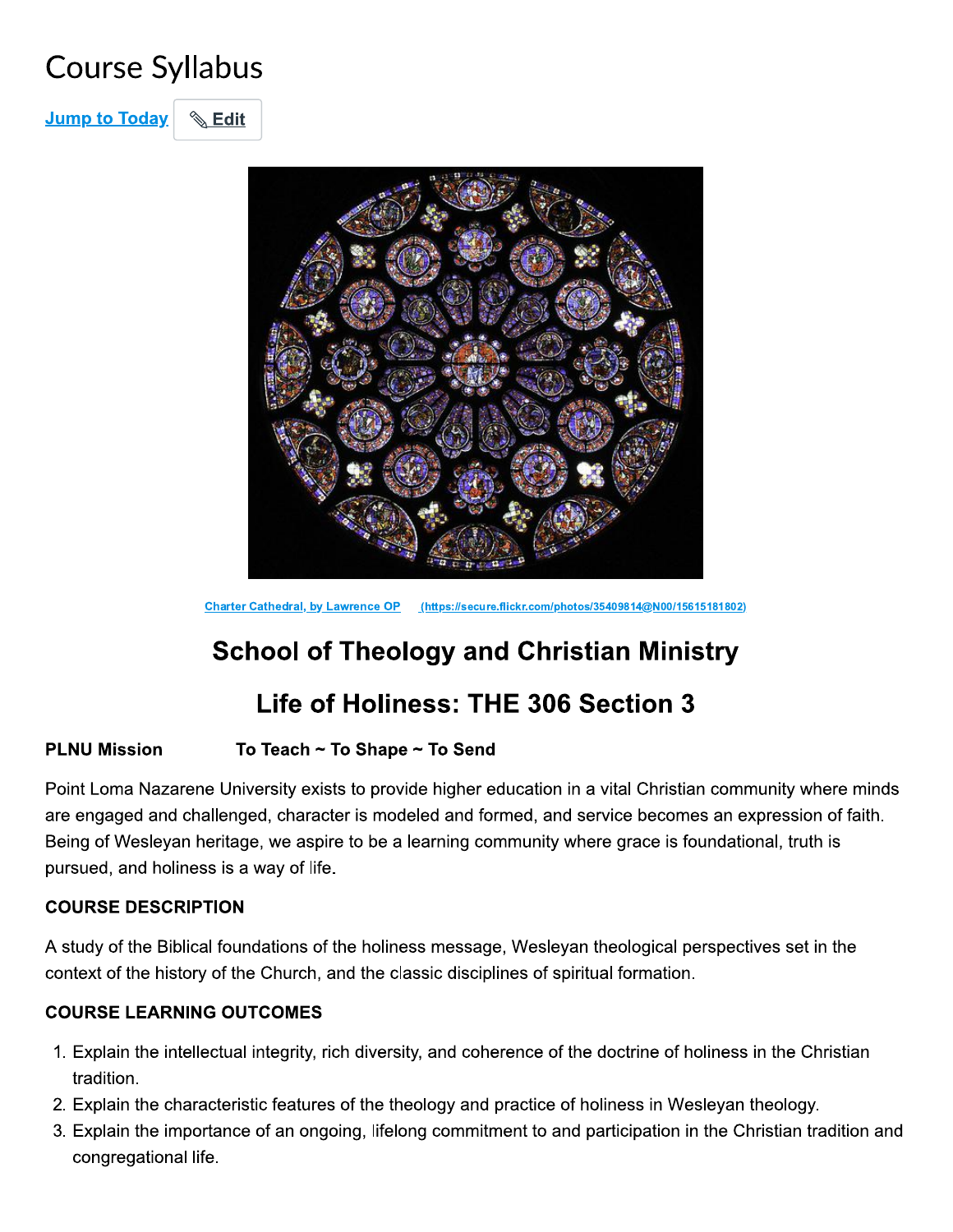#### **REQUIRED TEXTS (Available in PLNU Bookstore)**

Richard Foster, Streams of Living Water: Celebrating the Great Traditions of Christian Faith

Henri Nouwen, The Way of the Heart.

Marjorie Thompson, Soul Feast: An Introduction to the Christian Spiritual Life. (2014 Revised Ed.)

Bernie Van Der Wall, Rethinking Holiness: A Theological Introduction.

Additional readings and electronic resources as assigned in the Modules.

#### **COURSE SCHEDULE AND ASSIGNMENTS**

Course expectations and assignments are detailed in the Modules.

#### **Assignments Points**

| <b>Assignment</b>         | Points       |
|---------------------------|--------------|
| Journal                   | $20x12=240$  |
| Passing the Peace         | 10           |
| Autobiography             | 100          |
| Church Visits             | $50x2 = 100$ |
| Practice Reflections      | $50x8=400$   |
| <b>Saint Presentation</b> | 50           |
| Rule of Life              | 100          |
| Total                     | 1000         |

#### **Grading Scale:**

| A=93-100% | $C = 73 - 76%$ |
|-----------|----------------|
| A-=90-92% | C-=70-72%      |
| B+=87-89% | D+=67-69%      |
| B=83-86%  | D=63-66%       |
| B-=80-82% | $D = 60 - 62%$ |
| C+=77-79% | F=0-59%        |

#### **INCOMPLETES AND LATE ASSIGNMENTS**

All assignments are to be submitted/turned in by the beginning of the class session when they are due including assignments posted in Canvas. Incompletes will only be assigned in extremely unusual circumstances.

#### SCHOOL OF THEOLOGY INCLUSIVE LANGUAGE POLICY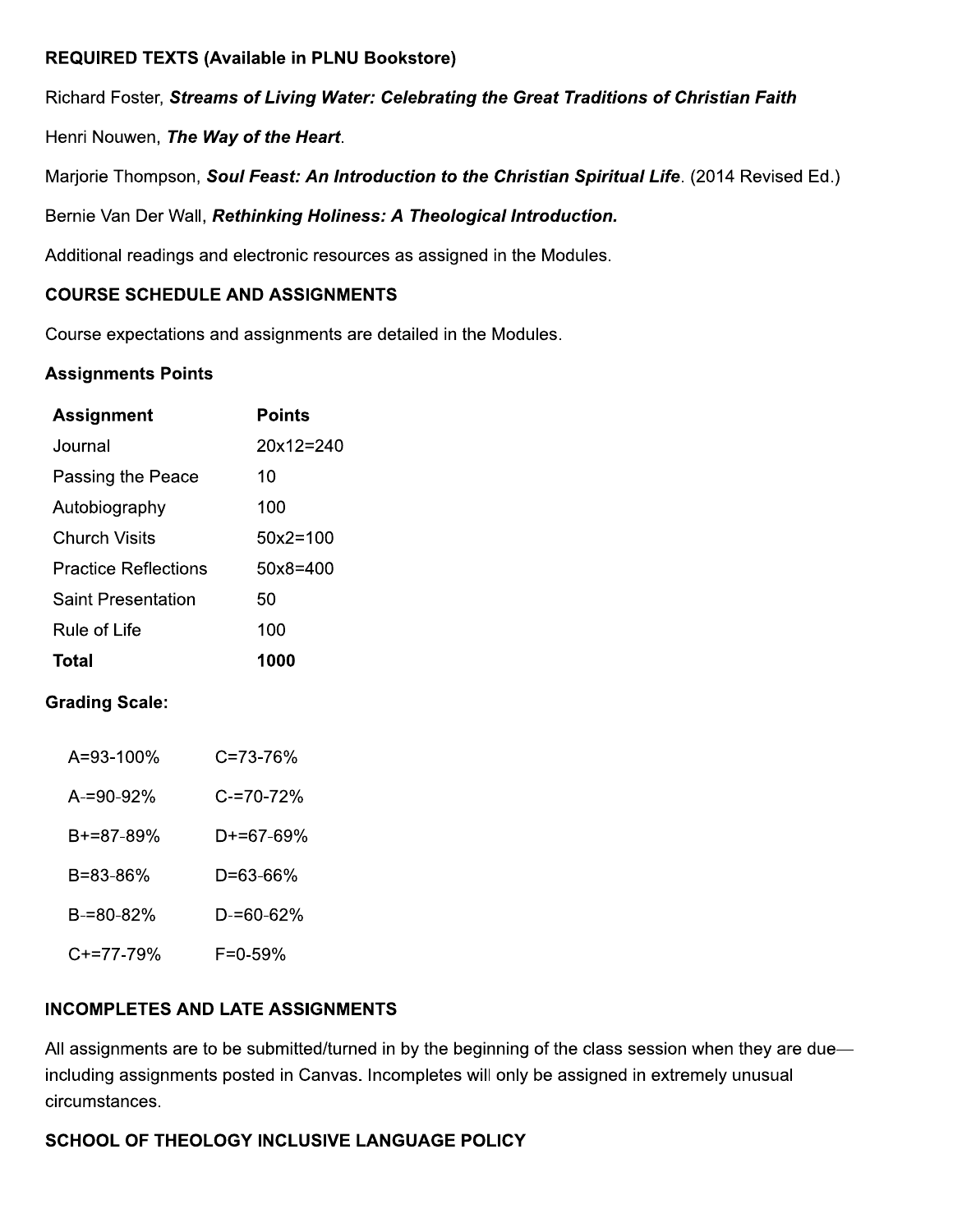The School of Theology and Christian Ministry is committed to the equality of women and men. Recognizing that people have often used the English language ins ways that imply the exclusion or inferiority of women, the department urges students, faculty and staff to avoid sexist language in public discourse, in classroom discussion, and in their writings.

#### **FINAL EXAMINATION POLICY**

Successful completion of this class requires taking the final examination on its scheduled day. The final examination schedule is posted on the **Class Schedules** 

(http://www.pointloma.edu/experience/academics/class-schedules) site. No requests for early examinations or alternative days will be approved.

#### **PLNU COPYRIGHT POLICY**

Point Loma Nazarene University, as a non-profit educational institution, is entitled by law to use materials protected by the US Copyright Act for classroom education. Any use of those materials outside the class may violate the law.

#### PLNU ACADEMIC HONESTY POLICY

Students should demonstrate academic honesty by doing original work and by giving appropriate credit to the ideas of others. Academic dishonesty is the act of presenting information, ideas, and/or concepts as one's own when in reality they are the results of another person's creativity and effort. A faculty member who believes a situation involving academic dishonesty has been detected may assign a failing grade for that assignment or examination, or, depending on the seriousness of the offense, for the course. Faculty should follow and students may appeal using the procedure in the university Catalog. See Academic Policies (http://catalog.pointloma.edu/content.php?catoid=18&navoid=1278) for definitions of kinds of academic dishonesty and for further policy information.

### PLNU ACADEMIC ACCOMMODATIONS POLICY

If you have a diagnosed disability, please contact PLNU's Disability Resource Center (DRC) within the first two weeks of class to demonstrate need and to register for accommodation by phone at 619-849-2486 or by e-mail at DRC@pointloma.edu (mailto:DRC@pointloma.edu). See Disability Resource Center (http://www.pointloma.edu/experience/offices/administrative-offices/academic-advising-office/disability-resourcecenter) for additional information.

### PLNU ATTENDANCE AND PARTICIPATION POLICY

Regular and punctual attendance at all classes is considered essential to optimum academic achievement. If the student is absent from more than 10 percent of class meetings, the faculty member can file a written report which may result in de-enrollment. STUDENTS WILL BE DEDUCTED 10 POINTS FOR ABSENCES 4, 5, and 6. If the absences exceed 20 percent, AFTER 6 ABSENCES the student may be de-enrolled without notice until the university drop date or, after that date, receive the appropriate grade for their work and participation. See Academic Policies (http://catalog.pointloma.edu/content.php?catoid=18&navoid=1278) in the Undergraduate Academic Catalog.

# **Course Summary:**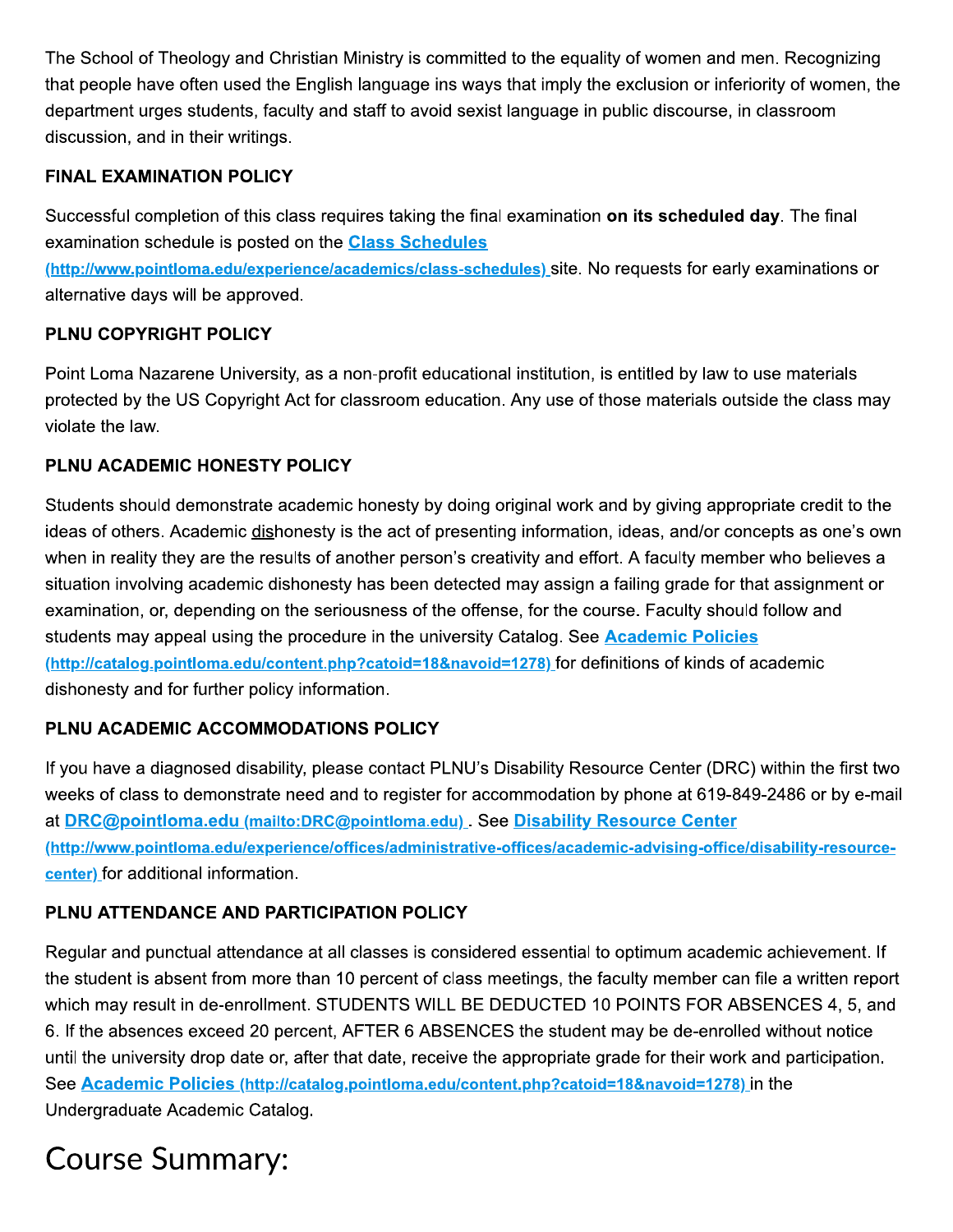| <b>Date</b>      | <b>Details</b>                                                                                                                    |                |
|------------------|-----------------------------------------------------------------------------------------------------------------------------------|----------------|
| Thu Jan 11, 2018 | <b>Christin Practice: Passing the Peace</b><br>(https://canvas.pointloma.edu/courses/37469/assignments/251763)                    | due by 11:59pm |
| Mon Jan 15, 2018 | <b>Week II Readings and Journal</b><br>⊯≽<br>(https://canvas.pointloma.edu/courses/37469/assignments/251772)                      | due by 10:30am |
| Thu Jan 18, 2018 | <b>Christian Practice: Adopt a Saint</b><br>ぽ<br>(https://canvas.pointloma.edu/courses/37469/assignments/251764)                  | due by 11:59pm |
| Mon Jan 22, 2018 | <b>Week III Readings and Journal</b><br>⊯<br>(https://canvas.pointloma.edu/courses/37469/assignments/251771)                      | due by 10:30am |
| Thu Jan 25, 2018 | <b>Christian Practice: Spiritual Autobiography</b><br>(https://canvas.pointloma.edu/courses/37469/assignments/251757)             | due by 11:59pm |
| Mon Jan 29, 2018 | <b>Week IV Readings and Journal</b><br> 5≽<br>(https://canvas.pointloma.edu/courses/37469/assignments/251773)                     | due by 10:30am |
| Thu Feb 1, 2018  | <b>Christian Practice: Self-Reflection and Prayer</b><br> 5≽<br>(https://canvas.pointloma.edu/courses/37469/assignments/251756)   | due by 11:59pm |
| Mon Feb 5, 2018  | <b>Week V Readings and Journal</b><br>眕<br><u>(https://canvas.pointloma.edu/courses/37469/assignments/251778)</u>                 | due by 10:30am |
| Thu Feb 8, 2018  | <b>Christian Practice: Worship at Liturgical Church</b><br>眕<br>(https://canvas.pointloma.edu/courses/37469/assignments/251768)   | due by 11:59pm |
| Mon Feb 12, 2018 | <b>Week VI Readings and Journal</b><br> 5≽<br>(https://canvas.pointloma.edu/courses/37469/assignments/251777)                     | due by 10:30am |
| Thu Feb 15, 2018 | <b>Christian Practice: Fasting</b><br> 診<br>(https://canvas.pointloma.edu/courses/37469/assignments/251762)                       | due by 11:59pm |
| Mon Feb 19, 2018 | <b>Week VII Readings and Journal</b><br>⊯<br>(https://canvas.pointloma.edu/courses/37469/assignments/251776)                      | due by 10:30am |
| Thu Feb 22, 2018 | <b>Christian Practice: Lectio Divina (Divine Reading)</b><br>⊯<br>(https://canvas.pointloma.edu/courses/37469/assignments/251760) | due by 11:59pm |
| Mon Feb 26, 2018 | <b>Week VIII Readings and Journal</b><br>⊯<br>(https://canvas.pointloma.edu/courses/37469/assignments/251775)                     | due by 10:30am |
| Thu Mar 1, 2018  | 歐<br><b>Christian Practice: Praying the Rosary</b><br>(https://canvas.pointloma.edu/courses/37469/assignments/251761)             | due by 11:59pm |